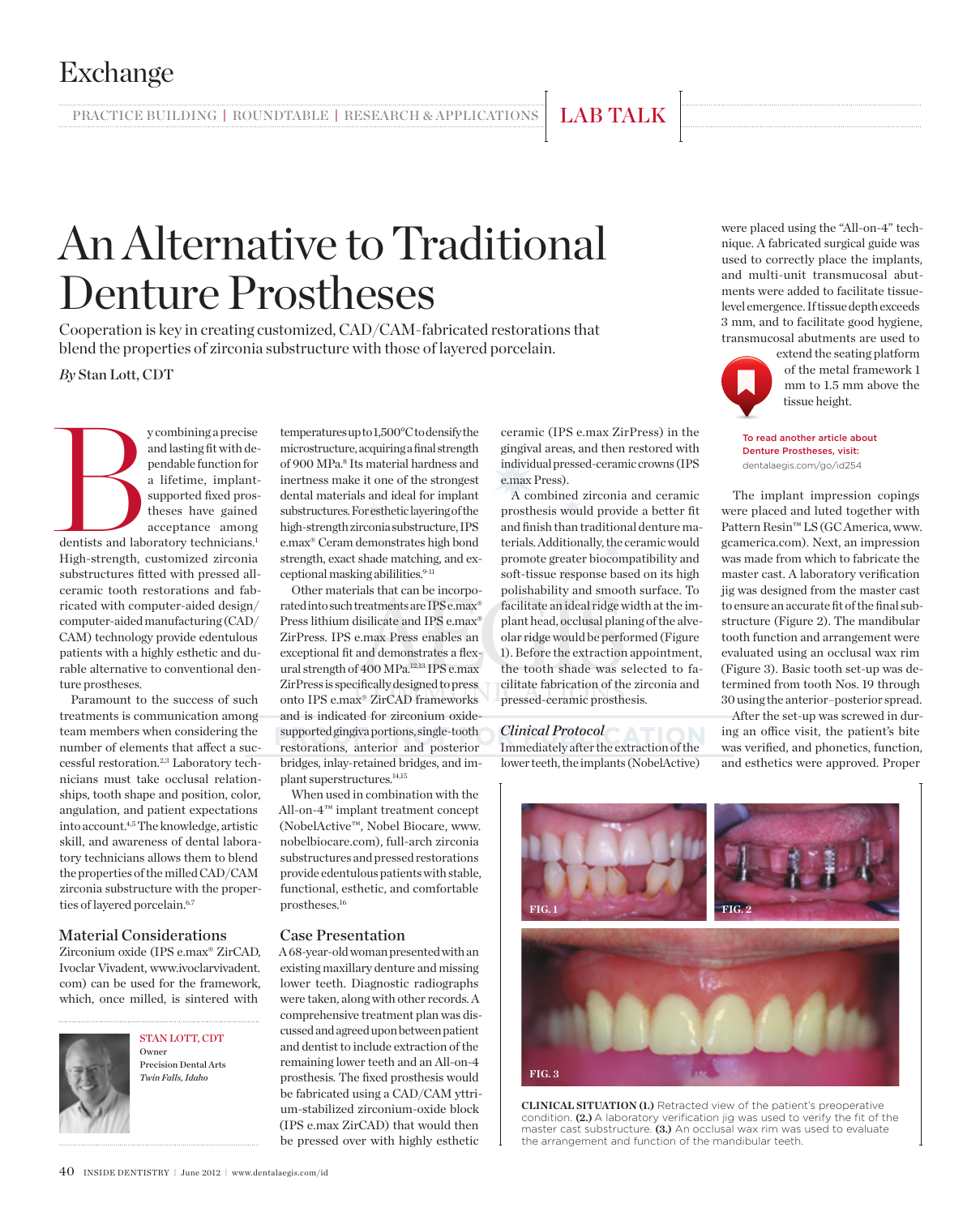# Exchange | LAB TALK

vertical and anterior and posterior positioning were verified with a bite registration. A stick bite was also obtained to confirm the horizontal positioning of the set-up. After the creation of a silicone matrix, metal temporary abutments were used as provisional restorations.

#### *Laboratory Protocol*

The substructure was created and placed on an articulator for scanning with a high-accuracy, 3D CAD/CAM laser scanner (Optimat 3D scanner, Nobel Biocare). The zirconia substructure was then designed using the CAD/CAM software (Figure 4), after which the zirconia framework was CAM-milled (Figure 5).14,17 The scanned and milled substructure accommodates the IPS e.max Press restorations and the IPS e.max ZirPress gingival ceramics, and would serve to restore the lost vertical of the alveolar bone process and teeth.18

A full-contour wax-up was done of the 12 individual IPS e.max Press restorations. As a precautionary measure, the choice was made *not* to blast the zirconia framework with aluminum particles in order to prevent damage.

To ensure a predictable bond, a thin layer of bonding liner material (ZirLiner, Ivoclar Vivadent) was applied to the substructure. This liner also served to augment the depth of color. IPS e.max gingival stains Berry and Rose were added to enhance the esthetics of the gingival areas (Figure 6). Once the stains were dry, the substructure was fired.

A silicone matrix of the tooth set-up was used to inject wax onto the zirconia substructure in order to copy vertical, midline, and tooth arrangement. The exact dimensions would then be incorporated into the final IPS e.max Press restorations. To use the full 400 MPa strength of lithium disilicate, a slight cutback and ceramic layering technique was used on the anterior teeth only.

#### Seating

The 12 individual IPS e.max crown restorations were stained and glazed, then

re-seated onto the zirconia substructure, and a final hand waxing of the gingival tissue architecture was performed (Figure 7). The 12 crown restorations were removed before the substructure was sprued, invested, and pressed with IPS e.max ZirPress Gingival 3 (Figure 8 and Figure 9). The substructure was divested, cleaned, and separated from the sprues prior to staining and glazing. To finish, 10 of the 12 crowns were bonded onto the completed zirconia substructure (Figure 10), and then a final cleaning and polishing was performed (Figure 11). The prosthesis was delivered to the dentist's office, where it was torqued to the patient's implants (Figure 12). The final two bicuspid crowns were then bonded to the substructure

#### Conclusion

The advent of CAD/CAM technology and strong, versatile materials such as zirconia and pressable and milled ceramics make it easier for dentists to provide edentulous patients with highly esthetic, durable, and stable prostheses.14,17,18 Coordinated planning among dentists, laboratory technicians, and implant surgeons is of utmost importance when executing an implant-supported restoration. This case demonstrates the organized planning and performance of a skilled dental team when delivering a successful IPS e.max Press and IPS e.max ZirCAD high-strength restoration



to satisfy a patient's demands for esthetics, strength, and comfort.

For product information on Denture Prostheses, visit: dentalaegis.com/go/id255

#### *Acknowledgments*

Mr. Lott would like to acknowledge Dr. Charley Varipapa of Alexandria, Virginia, and Dr. Chris Mazzola, AACD, of Sun Valley, Idaho, who helped him develop much of this technique. He would also like to thank Dr. Brandon Williams for treating this case, as well as Jordan Lott for the photography, and Jason Boyce, Brian Smith,



**LABORATORY PHASE (4.)** The zirconia substructure was designed using advanced CAD/CAM software. **(5.)** The zirconia framework was milled using CAD/CAM technology. **(6.)** ZirLiner was applied to the gingival areas and enhanced with Berry and Rose e.max gingival stains. **(7.)** Tissue architecture after the final hand waxing was performed. **(8.)** View of the substructure with crowns removed. **(9.)** The substructure was sprued, invested, and pressed with IPS e.max Gingiva 3. **(10.)** Ten of the 12 tooth restorations were bonded into place on the zirconia substructure. **(11.)** The prosthesis was cleaned and polished before delivery. **(12.)** The finished prosthesis was torqued onto the patient's implants and the final two bicuspids were bonded to the substructure.